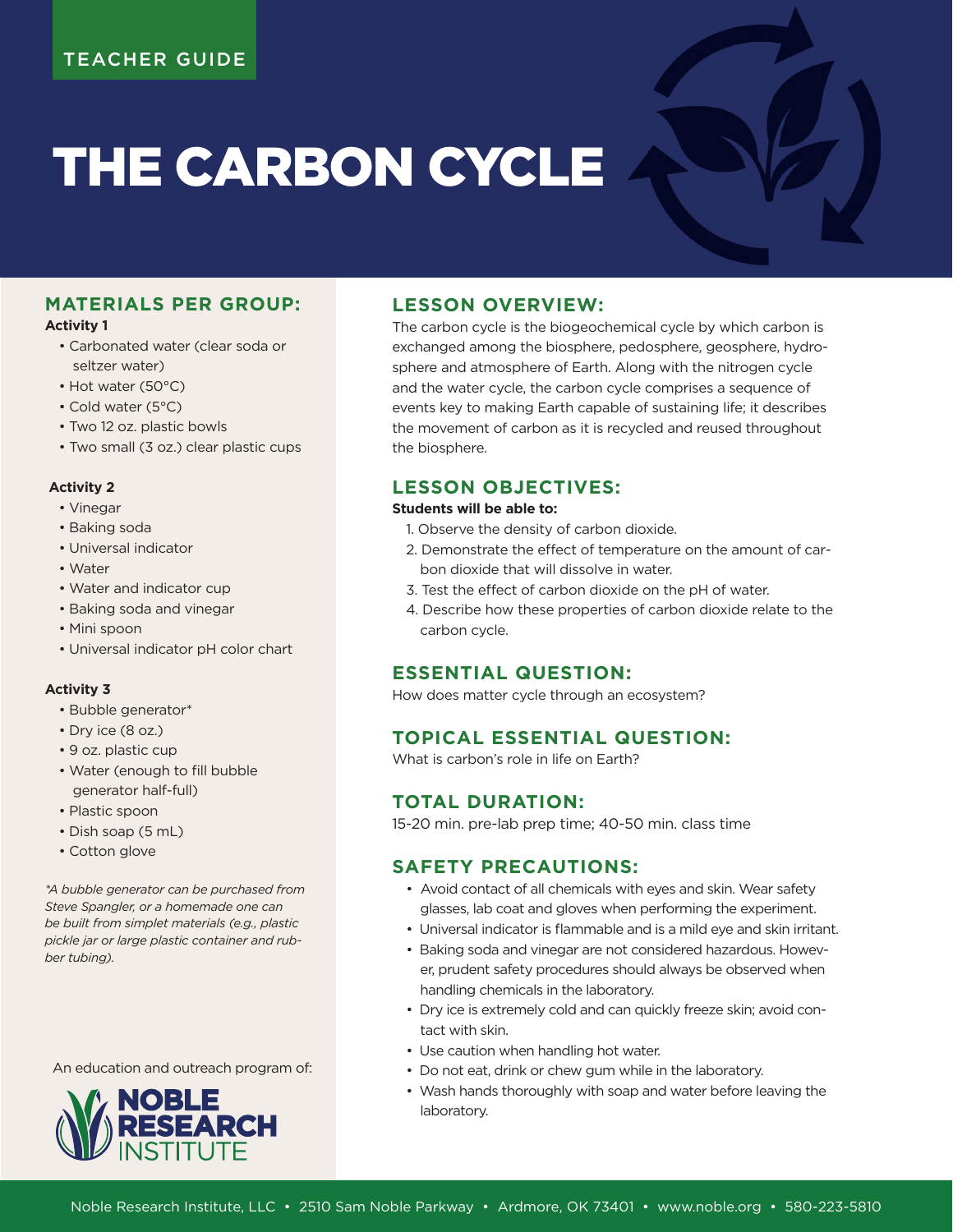# **OKLAHOMA STANDARDS:**

## **Middle School**

\*MS-LS2-3

Students who demonstrate understanding will be able to:

Develop a model to describe the cycling of matter and flow of energy among living and nonliving parts of an ecosystem.

#### MS-PS1-4

Students who demonstrate understanding will be able to:

Develop a model that predicts and describes changes in particle motion, temperature, and

state of a pure substance when thermal energy is added or removed.

#### MS-ESS2-4

Students who demonstrate understanding will be able to:

Develop a model to describe the cycling of water through Earth's systems driven by energy from the sun and the force of gravity.

#### MS-LS2-3

Students who demonstrate understanding will be able to:

Develop a model to describe the cycling of Earth's materials and the flow of energy that drives this process.

*\*As written, this lesson is designed to fully meet this standard. The other standards are touched upon but are not covered in sufficient depth to be fully met by this lesson alone.*

# **TEXAS STANDARDS:**

## **TEKS:**

7.6A

Distinguish between physical and chemical changes in matter.

#### 8.11C

Recognize human dependence on ocean systems and explain how human activities such as runoff, artificial reefs, or use of resources have modified these systems.

#### B12C

Analyze the flow of matter through the carbon and nitrogen cycles and explain the consequences of disrupting these cycles.

#### E.4C

Diagram abiotic cycles, including the rock, hydrologic, carbon, and nitrogen cycles.

#### E.5E

Analyze and evaluate the economic significance and interdependence of resources within the environmental system.

#### **Science and Engineering Practices:**

- 1. Asking questions
- 2. Developing and using models
- 3. Planning and carrying out investigations
- 4. Analyzing and interpreting data
- 5. Using mathematics and computational thinking
- 6. Constructing explanations and designing solutions
- 7. Engaging in argument from evidence
- 8. Obtaining, evaluating and communicating evidence

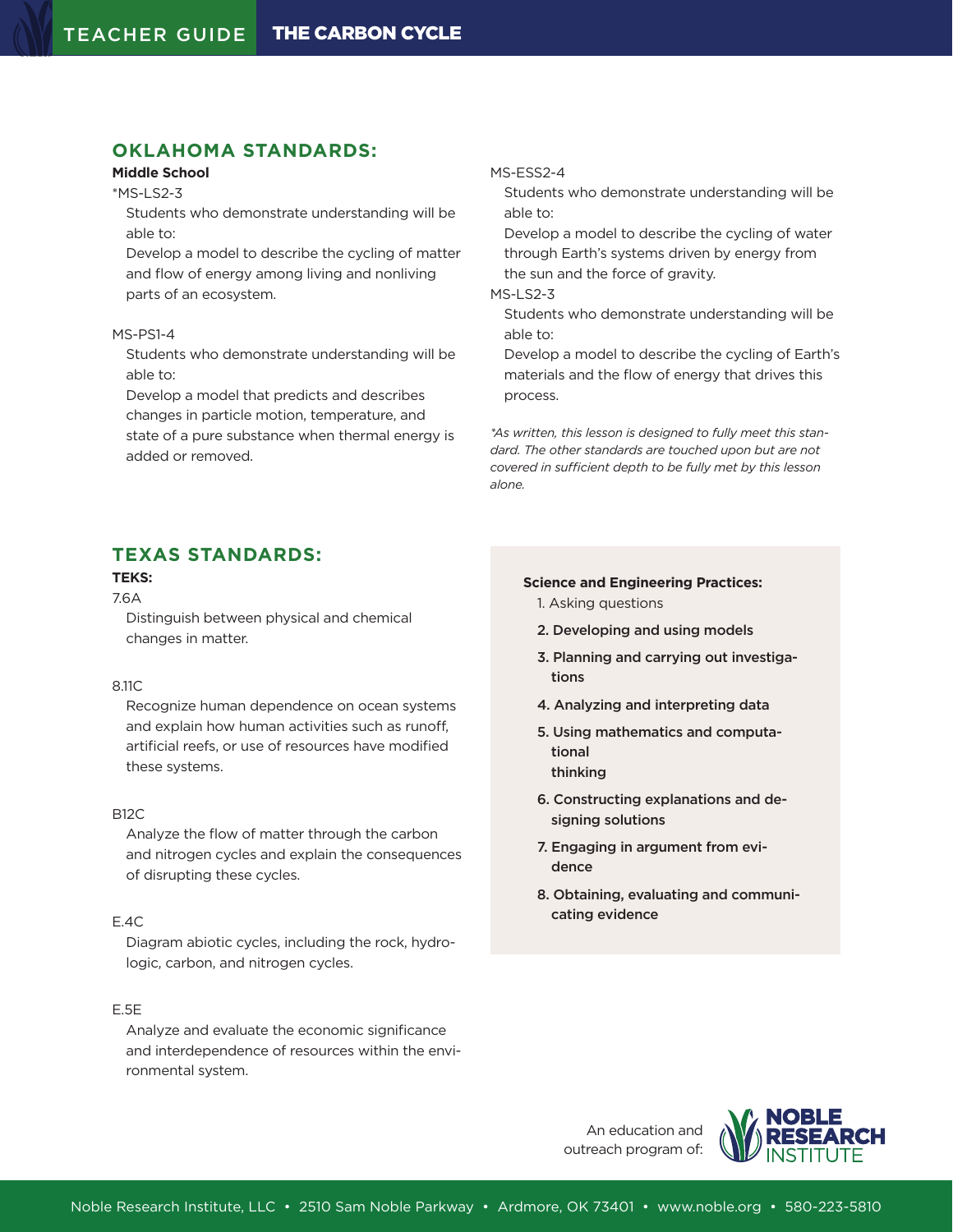#### E.6E

Investigate and identify energy interactions in an ecosystem.

#### AS.4A

Identify key features and characteristics of atmospheric, geological, hydrological, and biological systems as they relate to aquatic environments.

## AS.6A

Identify the role of carbon, nitrogen, water, and nutrient cycles in an aquatic environment including upwellings and turnovers.

#### ESS.15D

Explain the global carbon cycle, including how carbon exists in different forms within the five subsystems and how these forms affect life.

### HS.A.REM.3A

Describe ecology, photosynthesis, energy flow, and climax vegetation.

# **KEY VOCABULARY:**

| <b>Biosphere</b> | Pedosphere     |
|------------------|----------------|
| Hydrosphere      | Photosynthesis |
| Sequester        | Carbon cycle   |
| Carbon source    | Geosphere      |

#### **Crosscutting Concepts:**

- 1. Patterns
- 2. Cause and Effect: Mechanisms and explanations
- 3. Scale, Proportion and Quantity
- 4. Systems and System Models
- 5. Energy and Matter: Flows, cycles and conservation

Greenhouse gas Carbon sink

- 6. Structure and Function
- 7. Stability and Change

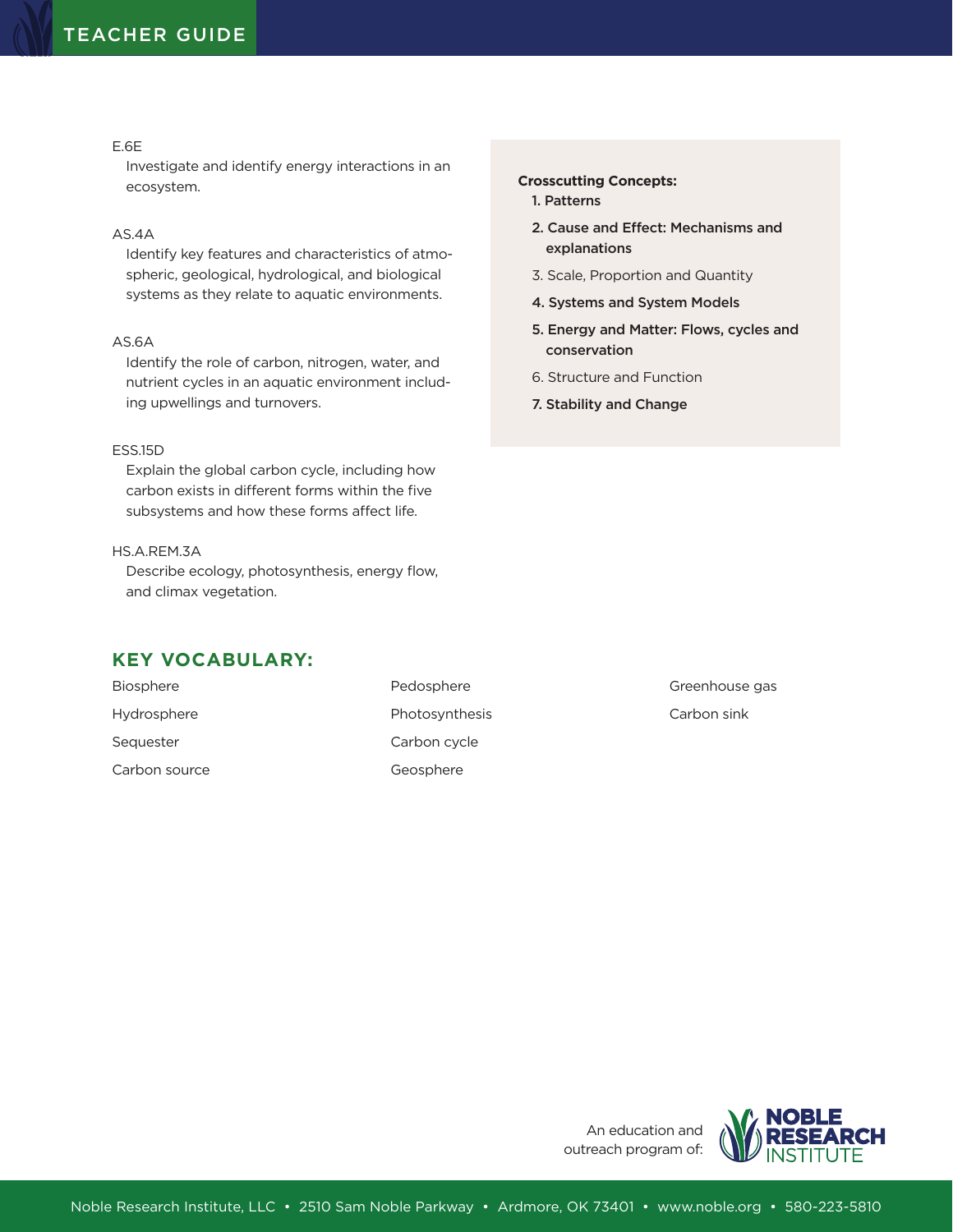

# **LAB BACKGROUND INFORMATION:**

*NOTE: This is background information for the teacher to assist in facilitating learning and will be explained to the students after the Explore section.*

Carbon is an essential element for life on Earth. All living organisms require carbon for either their structure or energy; humans use it for both. Carbon is the fourth most abundant element in the universe and is found in many forms on Earth. The forms range from carbon dioxide (CO₂) gas, which is also termed a **greenhouse gas**, to solids such as diamonds or graphite.

The **carbon cycle** (Figure 1) is the biogeochemical cycle by which carbon is exchanged among the **biosphere, pedosphere, geosphere, hydrosphere** and atmosphere of Earth. Along with the nitrogen cycle and

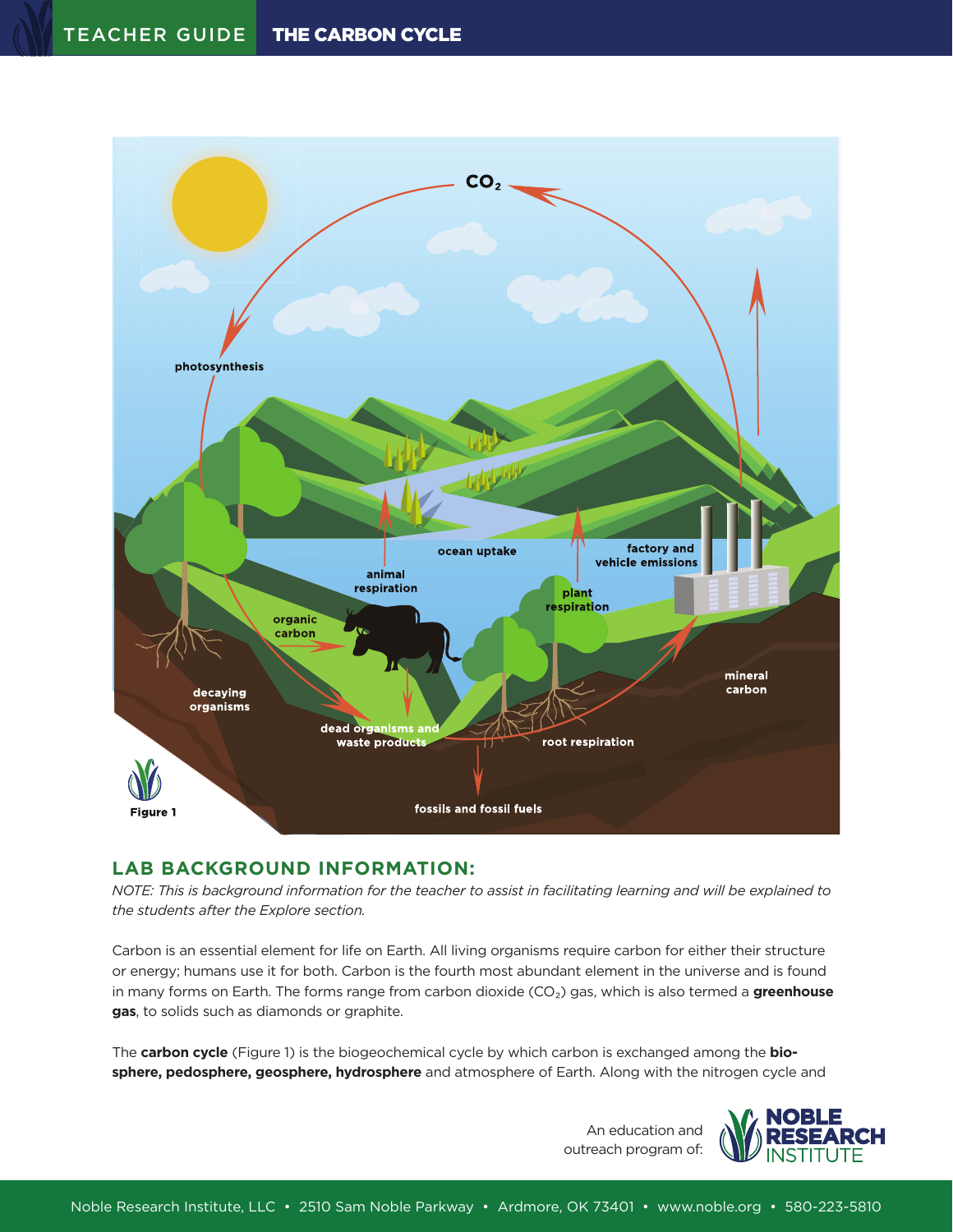the water cycle, the carbon cycle comprises a sequence of events key to making Earth capable of sustaining life; it describes the movement of carbon as it is recycled and reused throughout the biosphere.

In the cycle, anything storing more carbon that it releases is called a **carbon sink**. A **carbon source** is anything releasing more carbon than it absorbs.

The cycle starts with carbon dioxide in the atmosphere. It not only dissolves directly into the oceans but is utilized by plants in a process called **photosynthesis**. This process occurs in the chloroplasts of plant cells and allows them, with help from the sun's energy and water, to produce their own food (glucose) and produce oxygen  $(O_2)$ .

Humans and other animals cannot make their own food like plants do. They eat plants and/or other animals to get their energy. Most of the food we eat is derived from plants. Plants also serve as carbon sinks, trapping atmospheric carbon in their root systems and **sequestering** it underground.

Animals use oxygen released by plants during photosynthesis to break down sugar for energy. During cellular respiration, they release  $CO<sub>2</sub>$  back into the atmosphere to be used again by plants. When plants or animals die, they decompose, releasing carbon back into the atmosphere. However, under certain conditions, plants and animals do not decompose and become buried deep beneath Earth's surface. Over time (millions of years), intense heat and pressure transformed this carbon into fossil fuels. As fossil fuels are used (combustion), sequestered carbon returns to the atmosphere.

# **ENGAGE:**

Place an X beside each of the following things that have carbon in them.

| X A cat               | X Motor oil      |
|-----------------------|------------------|
| X A cactus            | X A worm         |
| X Arock               | X Ocean water    |
| X The air you breathe | X A wooden board |

## **Introduction**

In this activity, you will observe the density of  $CO<sub>2</sub>$ , learn how  $CO<sub>2</sub>$  affects the pH of water, and learn how temperature affects the amount of  $CO<sub>2</sub>$  water is able to dissolve (hold). As each activity is performed, you will determine how the results of each activity relate to the carbon cycle.

# **EXPLORE:**

## **Activity 1: The Hot and Cold of CO₂ Absorption**

In this activity, students will investigate how temperature affects the amount of  $CO<sub>2</sub>$  that a liquid can hold. Have students make a prediction: Which do you think will hold more CO<sub>2</sub>, hot soda or cold soda? Why?

- 1. Fill one plastic bowl half full with cold water and the other plastic bowl half full with hot water.
- 2. Fill two 3 oz. clear plastic cups three-fourths full with carbonated water (clear soda or seltzer water).
- 3. Place one 3 oz. cup filled with the carbonated water into the bowl with cold water and the other 3 oz. cup into the bowl with hot water.
- 4. Observe the surface of the carbonated water. Which has more bubbles? What do these observations tell you about the temperature at which water absorbs  $CO<sub>2</sub>$ ?

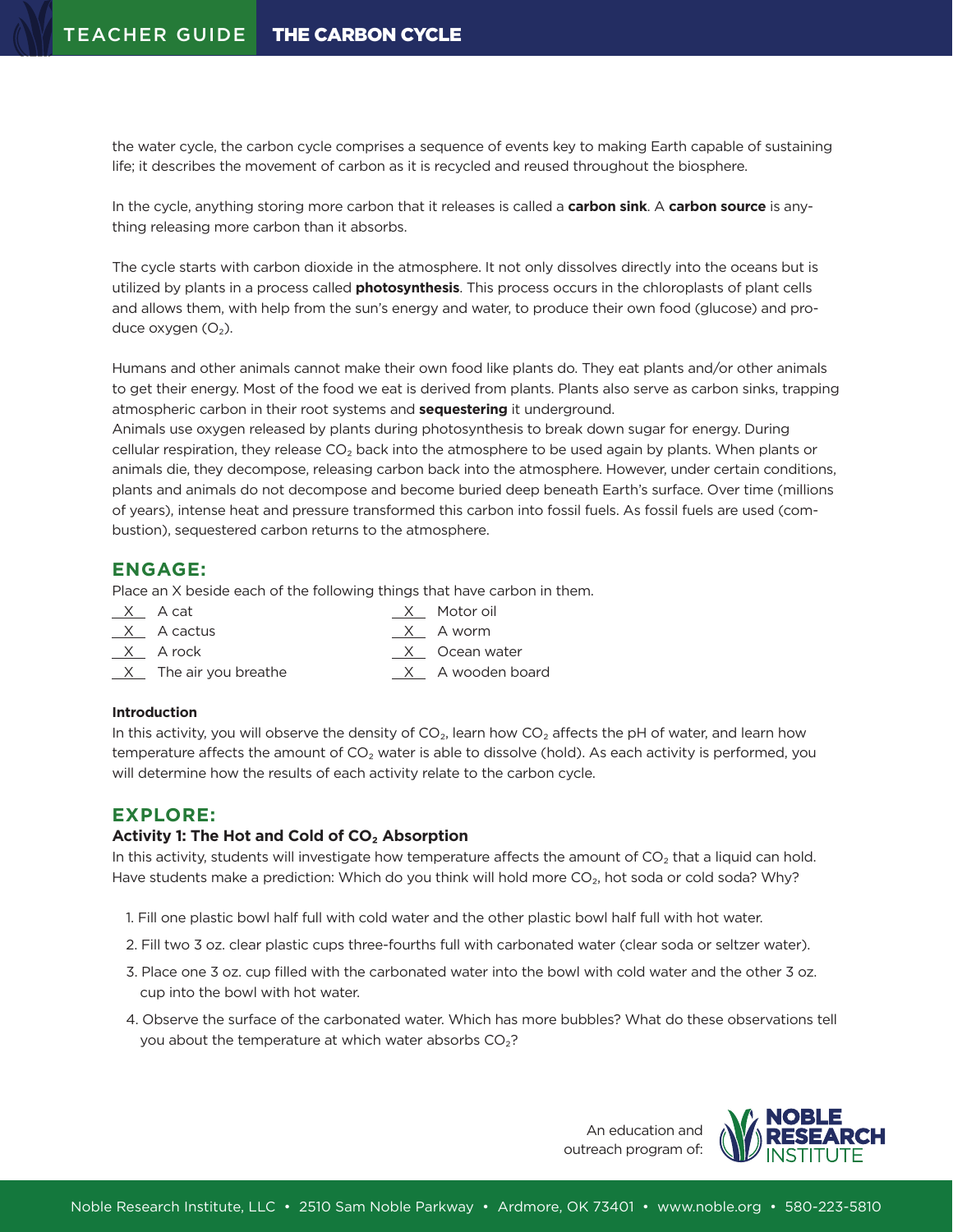#### **Real-World Application**

The world's oceans, one of the largest carbon sinks, are heating up. They are able to hold less carbon dioxide, releasing it into the atmosphere and compounding the greenhouse effect aiding in the warming of the planet.

#### **Activity 2: The Effect of CO₂ on the pH of H₂O**

In this activity, students will investigate the relationship between the amount of  $CO<sub>2</sub>$  dissolved in water (H<sub>2</sub>O) and the pH of H<sub>2</sub>O. Have students make a prediction: As the amount of  $CO<sub>2</sub>$  increases in a solution, does the pH increase or decrease? Why?

- 1. To prepare the pH indicator solution, add 0.5 mL (10 drops) of universal indicator to 20 mL of water in a 90 mL (3 oz.) clear plastic cup labeled "Water and Indicator" and gently swirl the mix. Use the indicator chart to determine the pH at the start.
- 2. To the reaction vessel labeled "Baking Soda and Vinegar," add <sup>3</sup>/4 teaspoon baking soda.
- 3. Quickly add 10 mL of vinegar to the reaction vessel.
- 4. Quickly place the small plastic cup containing the indicator solution into the reaction vessel.
- 5. Place the lid on the reaction vessel.
- 6. Gently swirl the set of cups and observe the color of the solution. Using the indicator chart below, determine if adding  $CO<sub>2</sub>$  to the system produces an acidic, basic or neutral solution.



#### Universal Indicator pH Color Chart

#### **Real-World Application**

When carbon dioxide enters the ocean water, it forms carbonic acid, which lowers the pH of the water. In the last 200 years, the pH level of the oceans has gone from 8.2 to 9.1, a 25 percent increase in acidity (pH scale is logarithmic). In addition to lowering pH, the increased levels of carbon dioxide pose a threat to shellfish and coral reefs. In the past, calcium carbonate has been readily available for bivalves, shellfish and coral reefs to use to construct their shells and skeletons. However, as more carbon dioxide enters the oceans it is binding with carbonate ions to form bicarbonate. This process makes the calcium unavailable to the bivalves, shellfish and coral reefs, which inhibits their ability to grow and replace shells or skeletons.

#### **Activity 3: The Density of CO₂**

In this activity, students will investigate the density of CO<sub>2</sub>. Have students make a prediction: Do you think the  $CO<sub>2</sub>$  bubbles will float or sink?

- 1. Add 120 mL of water and 15 drops of dish soap to a 9 oz. plastic cup.
- 2. Fill the bubble generator with warm water until it is half full.
- 3. Put a cotton glove on over your latex glove.

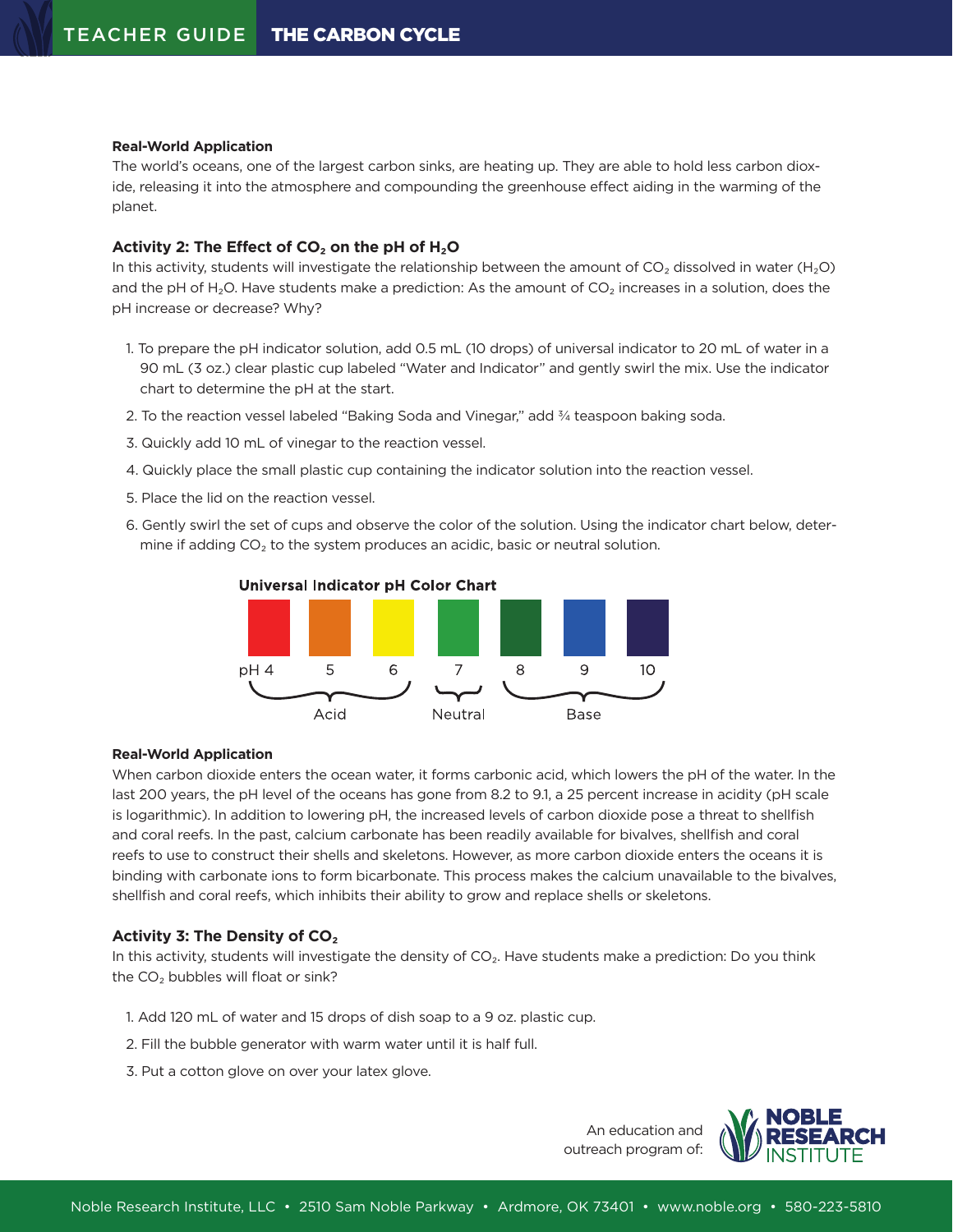- 4. Add five to 10 pieces of dry ice to the warm water in the bubble generator and put on the lid. NOTE: For safety reasons, do not allow students to handle or touch dry ice.
- 5. Briefly dip the tip of the rubber tubing attached to the bubble generator into the soapy water, and watch as a bubble filled with  $CO<sub>2</sub>$  forms.
- 6. When the bubble drops from the tip, catch it in your gloved hand. You should be able to bounce the  $CO<sub>2</sub>$ -filled bubble in your hands a few times before it breaks.
- 7. When the bubble breaks, observe the CO<sub>2</sub>. Does it rise, fall or float in the same place? What does your observation tell you about the density of  $CO<sub>2</sub>$ ?

## **EXPLAIN: (SEE LAB BACKGROUND):**

The Lab Background Information from the Teacher Guide is repeated in the Explain section of the Student Guide.

## **ELABORATE:**

#### **Optional Extension Activities**

Dinosaur Breath: Did you know that the carbon we exhale is never destroyed? Instead, it becomes part of the carbon cycle. As part of this cycle, the carbon atoms continually move through living organisms, the oceans, the atmosphere and Earth's crust. This movement can take millions of years to complete. Just as we are part of the carbon cycle, other animals are, too; even dinosaurs that roamed Earth millions of years ago. As the dinosaurs exhaled, some of the carbon atoms in their breath was absorbed by the oceans.

The White Cliffs of Dover off of the coast of England are made of calcium carbonate sediment, or chalk. This sediment is made of ancient seashells. These shells were created by sea creatures millions of years ago using the carbon found in Earth's oceans, possibly the same carbon atoms from exhaled dinosaur breath. It is possible ancient carbon from dinosaur breath may be in some of the chalk used today.

Try extracting carbon from chalk using the following procedure:

- 1. Using a rolling pin, crush three or four pieces of chalk (not the dustless kind) in a plastic bag.
- 2. Measure 25 grams of crushed chalk and place it in a small glass jar. Make sure the end of a balloon can fit around the mouth of the jar.
- 3. Add 5 grams of baking soda to the glass jar with the crushed chalk. The baking soda is used to accelerate the reaction because most chalk is not pure calcium carbonate.
- 4. Next, add approximately 25 mL of vinegar to the glass jar and quickly cover the mouth of the jar with a balloon.
- 5. The reaction releases carbon in the form of  $CO<sub>2</sub>$  gas, which is the gas filling the balloon. The carbon atoms in the CO<sub>2</sub> may be from dinosaur breath exhaled millions of years ago!
- 6. For more information about this experiment please visit: http://www.teachengineering.org/view\_activity.php?url=http://www.teachengineering.com/ collection/cub\_/activities/cub\_carbon/cub\_carbon\_lesson01\_activity1.xml.

Try your knowledge with the carbon cycle interactive game: http://www.windows2universe.org/earth/climate/ carbon\_cycle.html

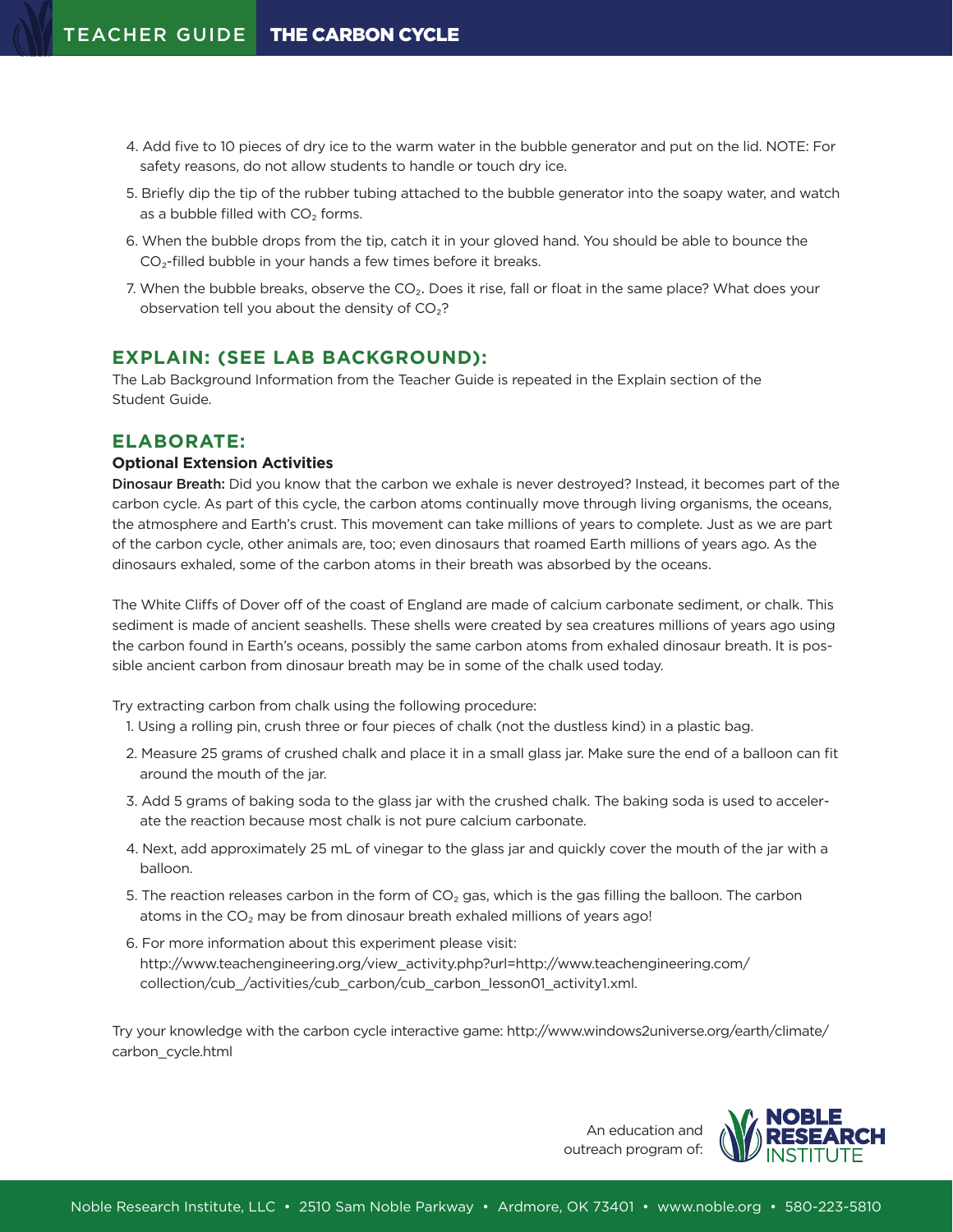## **EVALUATE:**

- 1. What gaseous form of carbon is taken from the atmosphere by plants and dissolves into oceans? **CO₂**
- 2. For what two purposes do living organism require carbon? **Plants use carbon to build sugar molecules. Organisms use energy contained in carbon compounds during cellular respiration.**
- 3. What is the difference between a carbon source and a carbon sink? **In the carbon cycle, anything that stores more carbon than is used is a carbon sink. A carbon source is anything that releases more carbon that it absorbs.**
- 4. Carbon dioxide is taken from the atmosphere in what two ways? **Plants take CO₂ from the atmosphere through photosynthesis. CO₂ is also dissolved into water bodies such as the ocean.**
- 5. Do you think warm water or cold water holds more  $CO<sub>2</sub>$ ? Why? **Cold water can hold more CO₂ than warm water because cold water has less energy and the particles have less motion.**
- 6. When CO<sub>2</sub> was dissolved into water, did the water become acidic, basic or neutral? **The water became more acidic.**
- 7. Since CO<sub>2</sub> is able to dissolve into the ocean and the ocean acts as a carbon sink, predict the change in pH of oceans over time if the current atmospheric conditions continue. Do you think this could affect aquatic organisms like fish, lobsters and coral reefs? **If increasing amounts of CO₂ are dissolved into ocean water, the oceans will become more acidic. A**

**change in the pH can dramatically affect the health of the organisms present in an ocean ecosystem.**

8. When the bubble filled with  $CO<sub>2</sub>$  burst, did the  $CO<sub>2</sub>$  rise, sink or float? Why? **The CO₂ sank because it has a greater density than the surrounding air.**

Noble Academy would like to thank the following people for their contributions to this lesson:

- Quentin Biddy Susie Edens Kay Gamble
- 
- 
- 
- Janie Herriott  **Fiona McAlister** Julie Smiley-Foster
- 

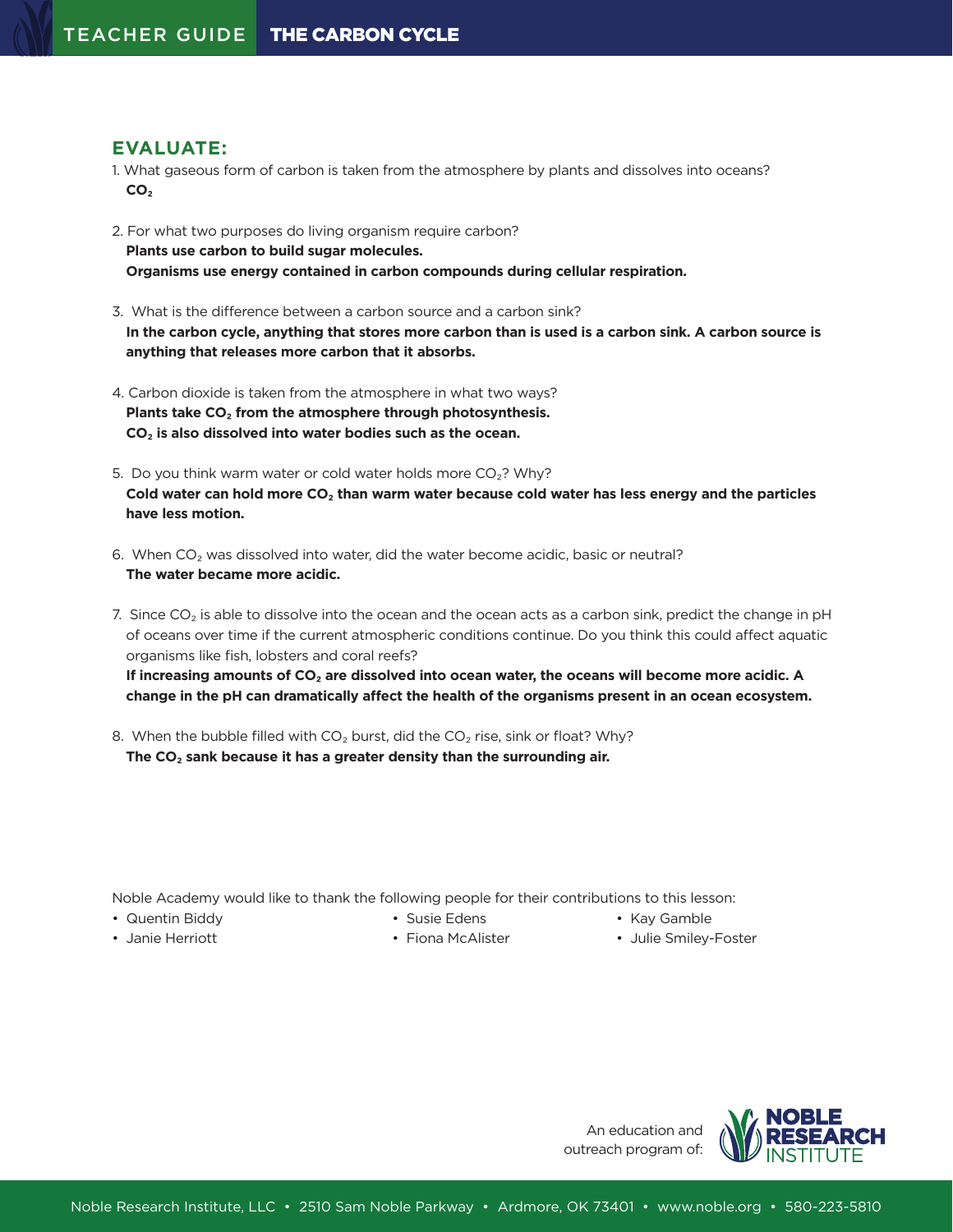# THE CARBON CYCLE

# **MATERIALS PER GROUP:**

#### **Activity 1**

- Carbonated water (clear soda or seltzer water)
- Hot water (50°C)
- Cold water (5°C)
- Two 12 oz. plastic bowls
- Two small (3 oz.) clear plastic cups

## **Activity 2**

- Vinegar
- Baking soda
- Universal indicator
- Water
- Water and indicator cup
- Baking soda and vinegar
- Mini spoon
- Universal indicator pH color chart

## **Activity 3**

- Bubble generator\*
- Dry ice (8 oz.)
- 9 oz. plastic cup
- Water (enough to fill bubble generator half-full)
- Plastic spoon
- Dish soap (5 mL)
- Cotton glove

# **LESSON OVERVIEW:**

The carbon cycle is the biogeochemical cycle by which carbon is exchanged among the biosphere, pedosphere, geosphere, hydrosphere and atmosphere of Earth. Along with the nitrogen cycle and the water cycle, the carbon cycle comprises a sequence of events key to making Earth capable of sustaining life; it describes the movement of carbon as it is recycled and reused throughout the biosphere.

# **ESSENTIAL QUESTION:**

How does matter cycle through an ecosystem?

# **TOPICAL ESSENTIAL QUESTION:**

What is carbon's role in life on Earth?

# **LESSON OBJECTIVES:**

## **You will be able to:**

- 1. Observe the density of carbon dioxide.
- 2. Demonstrate the effect of temperature on the amount of carbon dioxide that will dissolve in water.
- 3. Test the effect of carbon dioxide on the pH of water.
- 4. Describe how these properties of carbon dioxide relate to the carbon cycle.

# **SAFETY PRECAUTIONS:**

- Avoid contact of all chemicals with eyes and skin. Wear safety glasses, lab coat and gloves when performing the experiment.
- Universal indicator is flammable and is a mild eye and skin irritant.
- Baking soda and vinegar are not considered hazardous. However, prudent safety procedures should always be observed when handling chemicals in the laboratory.
- Dry ice is extremely cold and can quickly freeze skin; avoid contact with skin.
- Use caution when handling hot water.
- Do not eat, drink or chew gum while in the laboratory.
- Wash hands thoroughly with soap and water before leaving the laboratory.

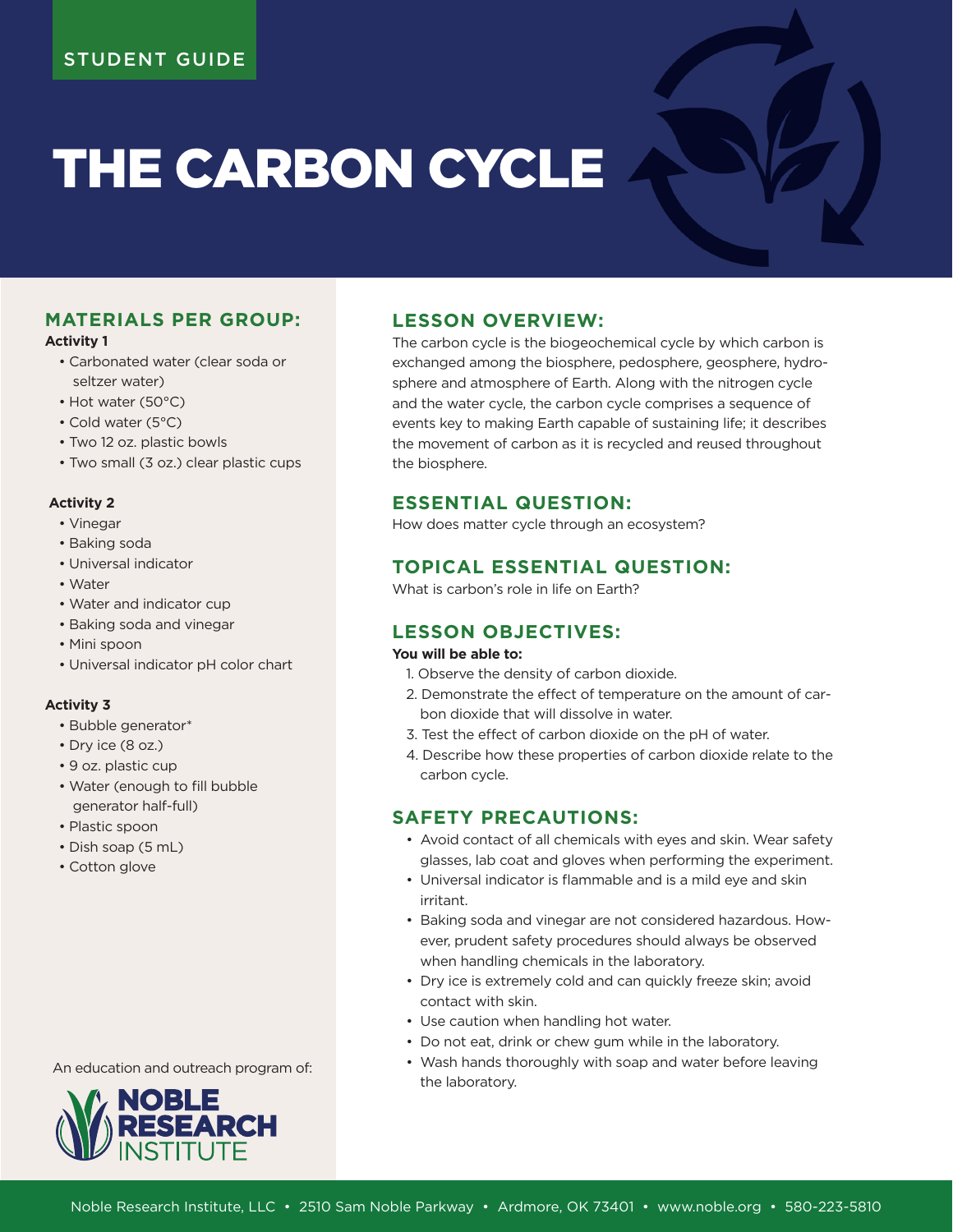# **KEY VOCABULARY:**

Biosphere Hydrosphere Sequester Carbon source Pedosphere Photosynthesis Carbon cycle Geosphere

Greenhouse gas Carbon sink

## **ENGAGE:**

Place an X beside each of the following things that have carbon in them.

- A cat Motor oil
- A cactus A worm
	- A rock and the contract of the Community Ocean water
- 
- The air you breathe A wooden board

## **INTRODUCTION:**

In this activity, you will observe the density of  $CO<sub>2</sub>$ , learn how  $CO<sub>2</sub>$  affects the pH of water, and learn how temperature affects the amount of  $CO<sub>2</sub>$  water is able to dissolve (hold). As each activity is performed, you will determine how the results of each activity relate to the carbon cycle.

# **EXPLORE:**

#### **Activity 1: The Hot and Cold of CO₂ Absorption**

In this activity, you will investigate how temperature affects the amount of CO2 that a liquid can hold.

Make a prediction: Which do you think will hold more CO2, hot soda or cold soda? Why?

- 1. Fill one plastic bowl half full with cold water and the other plastic bowl half full with hot water.
- 2. Fill two 3 oz. clear plastic cups three-fourths full with carbonated water (clear soda or seltzer water).
- 3. Place one 3 oz. cup filled with the carbonated water into the bowl with cold water and the other 3 oz. cup into the bowl with hot water.
- 4. Observe the surface of the carbonated water. Which has more bubbles? What do these observations tell you about the temperature at which water absorbs  $CO<sub>2</sub>$ ?

 $\_$  , and the set of the set of the set of the set of the set of the set of the set of the set of the set of the set of the set of the set of the set of the set of the set of the set of the set of the set of the set of th

 $\_$  , and the state of the state of the state of the state of the state of the state of the state of the state of the state of the state of the state of the state of the state of the state of the state of the state of the

 $\_$  , and the state of the state of the state of the state of the state of the state of the state of the state of the state of the state of the state of the state of the state of the state of the state of the state of the

## **Activity 2: The Effect of CO₂ on the pH of H₂O**

In this activity, you will investigate the relationship between the amount of CO2 dissolved in water (H2O) and the pH of H2O.

Make a prediction: As the amount of CO2 increases in a solution, does the pH increase or decrease? Why?

1. To prepare the pH indicator solution, add 0.5 mL (10 drops) of universal indicator to 20 mL of water in a 90 mL (3 oz.) clear plastic cup labeled "Water and Indicator" and gently swirl the mix. Use the indicator chart to determine the pH at the start.

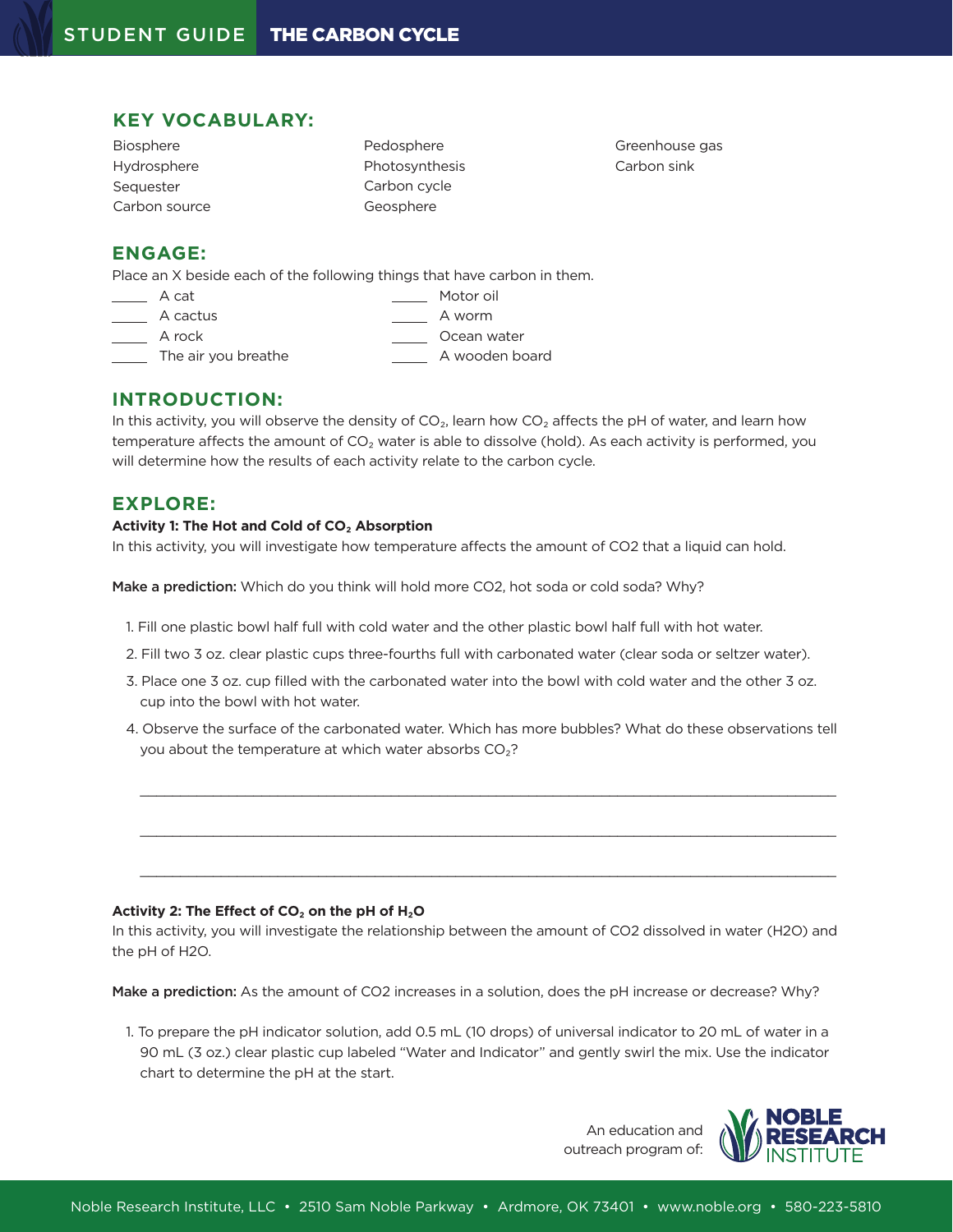- 2. To the reaction vessel labeled "Baking Soda and Vinegar," add 3/4 teaspoon baking soda.
- 3. Quickly add 10 mL of vinegar to the reaction vessel.
- 4. Quickly place the small plastic cup containing the indicator solution into the reaction vessel.
- 5. Place the lid on the reaction vessel.
- 6. Gently swirl the set of cups and observe the color of the solution. Using the indicator chart below, determine if adding  $CO<sub>2</sub>$  to the system produces an acidic, basic or neutral solution.

**Universal Indicator pH Color Chart** 



#### **Activity 3: The Density of CO₂**

In this activity, you will investigate the density of CO2.

Make a prediction: Do you think the CO2 bubbles will float or sink?

- 1. Add 120 mL of water and 15 drops of dish soap to a 9 oz. plastic cup.
- 2. Fill the bubble generator with warm water until it is half full.
- 3. Put a cotton glove on over your latex glove.
- 4. Add five to 10 pieces of dry ice to the warm water in the bubble generator and put on the lid. NOTE: For safety reasons, do not allow students to handle or touch dry ice.
- 5. Briefly dip the tip of the rubber tubing attached to the bubble generator into the soapy water, and watch as a bubble filled with  $CO<sub>2</sub>$  forms.
- 6. When the bubble drops from the tip, catch it in your gloved hand. You should be able to bounce the  $CO<sub>2</sub>$ -filled bubble in your hands a few times before it breaks.

 $\_$  , and the state of the state of the state of the state of the state of the state of the state of the state of the state of the state of the state of the state of the state of the state of the state of the state of the

 $\_$  , and the set of the set of the set of the set of the set of the set of the set of the set of the set of the set of the set of the set of the set of the set of the set of the set of the set of the set of the set of th

 $\_$  , and the state of the state of the state of the state of the state of the state of the state of the state of the state of the state of the state of the state of the state of the state of the state of the state of the

 $\_$  , and the state of the state of the state of the state of the state of the state of the state of the state of the state of the state of the state of the state of the state of the state of the state of the state of the

7. When the bubble breaks, observe the  $CO<sub>2</sub>$  Does it rise, fall or float in the same place?

What does your observation tell you about the density of  $CO<sub>2</sub>$ ?

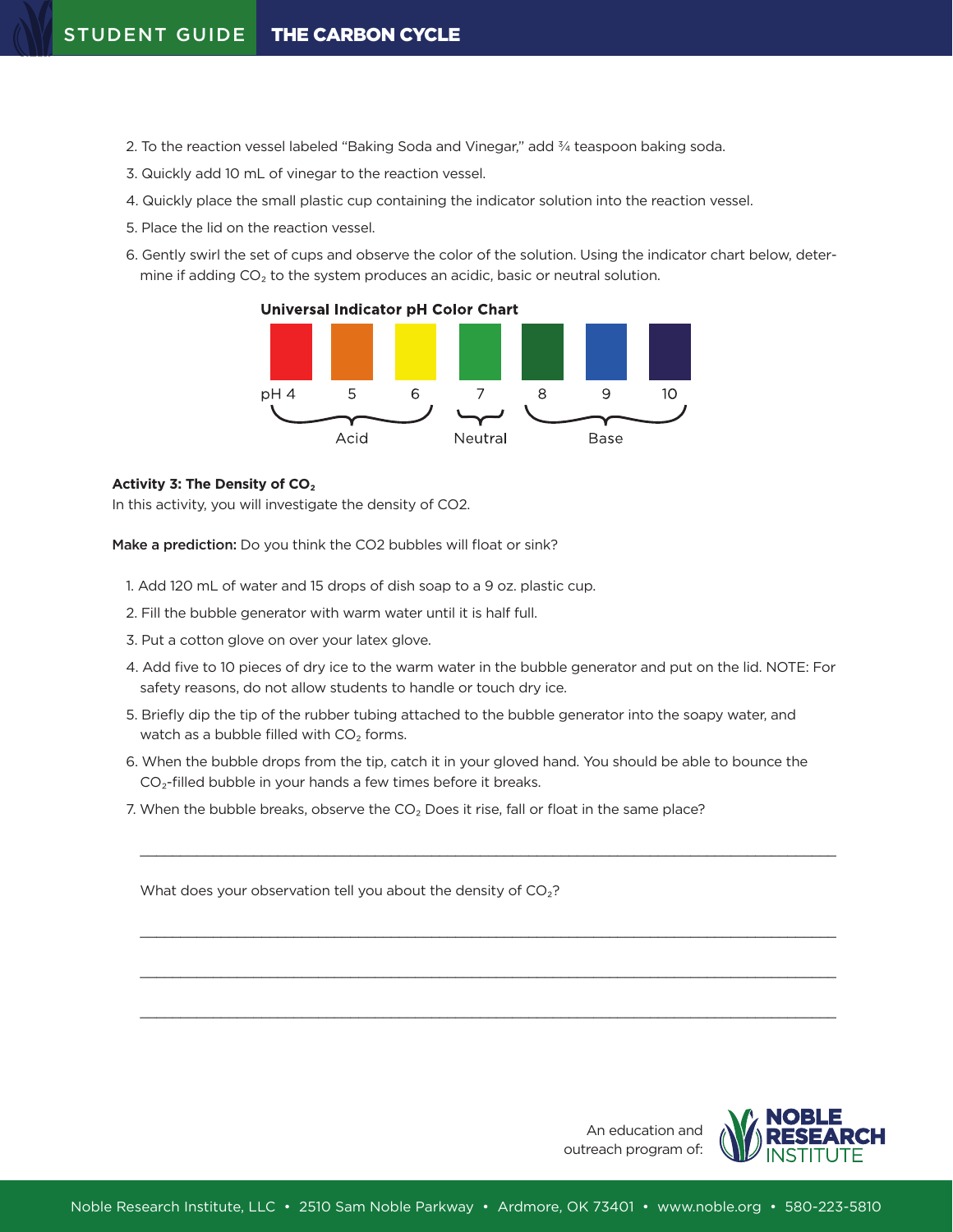

# **EXPLAIN:**

Carbon is an essential element for life on Earth. All living organisms require carbon for either their structure or energy; humans use it for both. Carbon is the fourth most abundant element in the universe and is found in many forms on Earth. The forms range from carbon dioxide (CO₂) gas, which is also termed a **greenhouse gas**, to solids such as diamonds or graphite.

The **carbon cycle** (Figure 1) is the biogeochemical cycle by which carbon is exchanged among the **biosphere, pedosphere, geosphere, hydrosphere** and atmosphere of Earth. Along with the nitrogen cycle and the water cycle, the carbon cycle comprises a sequence of events key to making Earth capable of sustaining life; it describes the movement of carbon as it is recycled and reused throughout the biosphere.

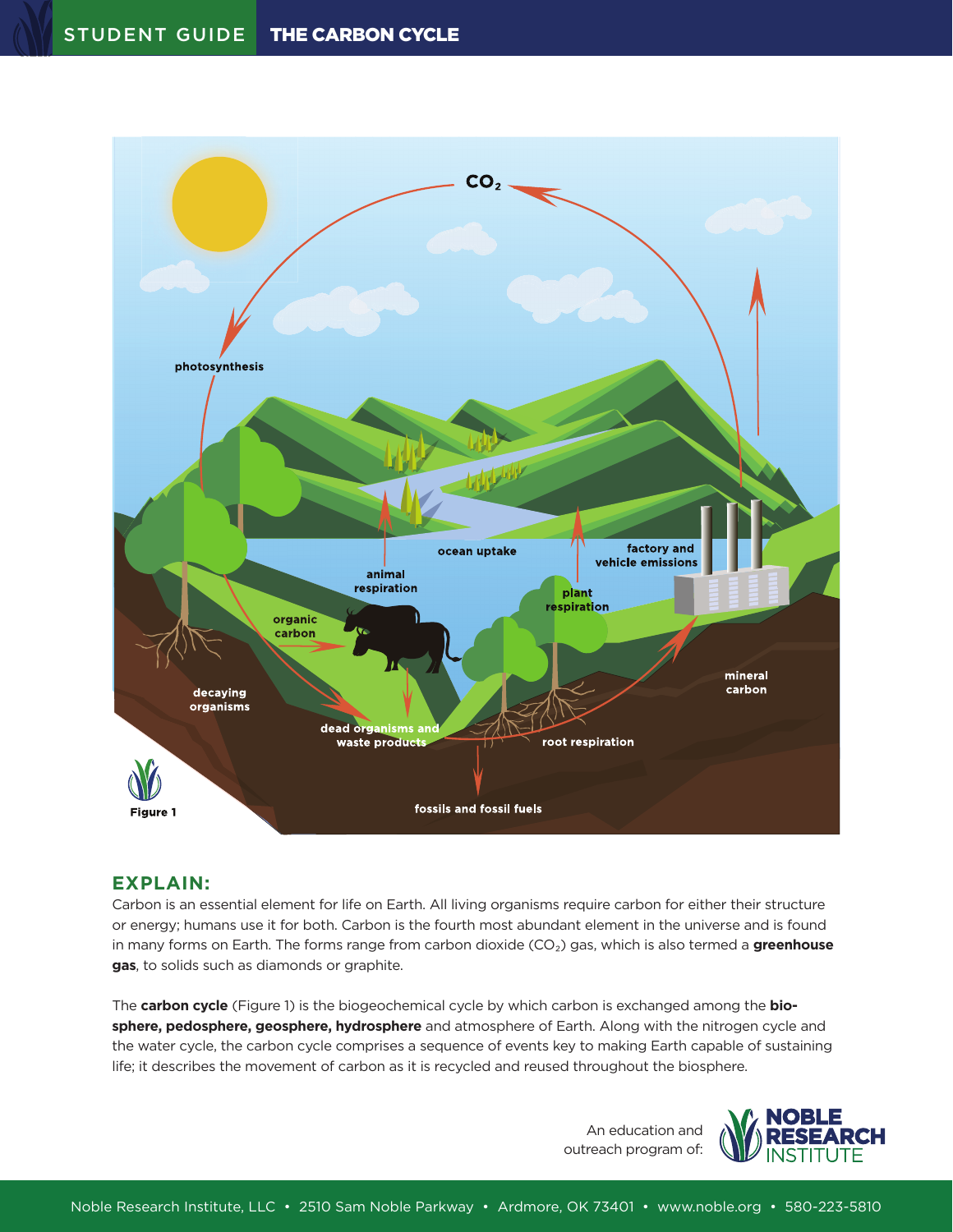In the cycle, anything storing more carbon that it releases is called a **carbon sink**. A **carbon source** is anything releasing more carbon than it absorbs.

The cycle starts with carbon dioxide in the atmosphere. It not only dissolves directly into the oceans but is utilized by plants in a process called **photosynthesis**. This process occurs in the chloroplasts of plant cells and allows them, with help from the sun's energy and water, to produce their own food (glucose) and produce oxygen  $(O_2)$ .

Humans and other animals cannot make their own food like plants do. They eat plants and/or other animals to get their energy. Most of the food we eat is derived from plants. Plants also serve as carbon sinks, trapping atmospheric carbon in their root systems and **sequestering** it underground.

Animals use oxygen released by plants during photosynthesis to break down sugar for energy. During cellular respiration, they release CO<sub>2</sub> back into the atmosphere to be used again by plants. When plants or animals die, they decompose, releasing carbon back into the atmosphere. However, under certain conditions, plants and animals do not decompose and become buried deep beneath Earth's surface. Over time (millions of years), intense heat and pressure transformed this carbon into fossil fuels. As fossil fuels are used (combustion), sequestered carbon returns to the atmosphere.

## **ELABORATE:**

#### **Optional Extension Activities**

Dinosaur Breath: Did you know that the carbon we exhale is never destroyed? Instead, it becomes part of the carbon cycle. As part of this cycle, the carbon atoms continually move through living organisms, the oceans, the atmosphere and Earth's crust. This movement can take millions of years to complete. Just as we are part of the carbon cycle, other animals are, too; even dinosaurs that roamed Earth millions of years ago As the dinosaurs exhaled, some of the carbon atoms in their breath was absorbed by the oceans.

The White Cliffs of Dover off of the coast of England are made of calcium carbonate sediment, or chalk. This sediment is made of ancient seashells. These shells were created by sea creatures millions of years ago using the carbon found in Earth's oceans, possibly the same carbon atoms from exhaled dinosaur breath. It is possible ancient carbon from dinosaur breath may be in some of the chalk used today.

Try extracting carbon from chalk using the following procedure:

- 1. Using a rolling pin, crush three or four pieces of chalk (not the dustless kind) in a plastic bag.
- 2. Measure 25 grams of crushed chalk and place it in a small glass jar. Make sure the end of a balloon can fit around the mouth of the jar.
- 3. Add 5 grams of baking soda to the glass jar with the crushed chalk. The baking soda is used to accelerate the reaction because most chalk is not pure calcium carbonate.
- 4. Next, add approximately 25 mL of vinegar to the glass jar and quickly cover the mouth of the jar with a balloon.
- 5. The reaction releases carbon in the form of  $CO<sub>2</sub>$  gas, which is the gas filling the balloon. The carbon atoms in the CO<sub>2</sub> may be from dinosaur breath exhaled millions of years ago!

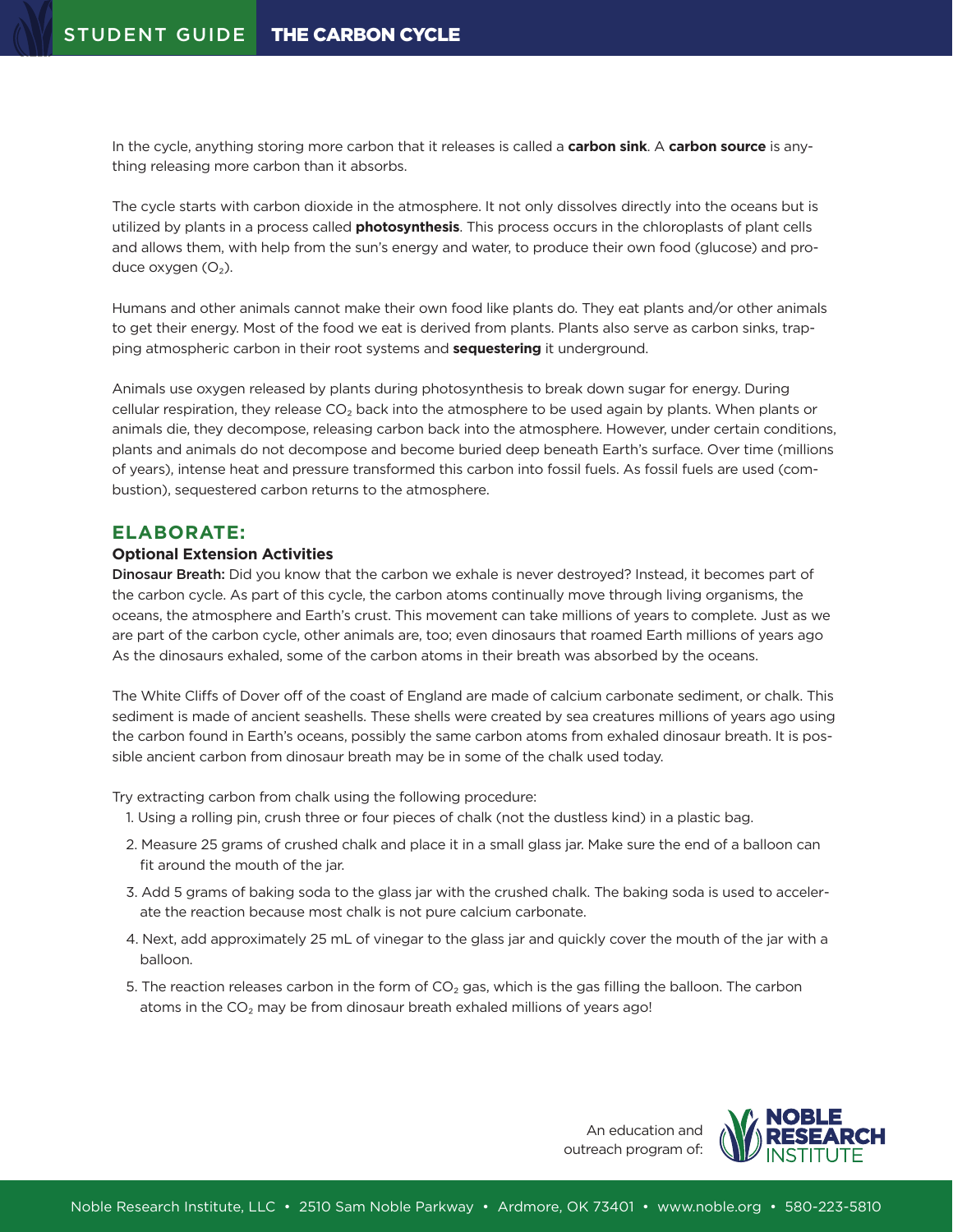6. For more information about this experiment please visit: http://www.teachengineering.org/view\_activity.php?url=http://www.teachengineering.com/ collection/cub\_/activities/cub\_carbon/cub\_carbon\_lesson01\_activity1.xml.

Try your knowledge with the carbon cycle interactive game: http://www.windows2universe.org/earth/climate/carbon\_cycle.html

# **EVALUATE:**

Name:  $\blacksquare$ 

Use knowledge gained from this lesson to complete the questions.

1. What gaseous form of carbon is taken from the atmosphere by plants and dissolves into oceans?

 $\_$  , and the state of the state of the state of the state of the state of the state of the state of the state of the state of the state of the state of the state of the state of the state of the state of the state of the

 $\_$  , and the state of the state of the state of the state of the state of the state of the state of the state of the state of the state of the state of the state of the state of the state of the state of the state of the

 $\_$  , and the set of the set of the set of the set of the set of the set of the set of the set of the set of the set of the set of the set of the set of the set of the set of the set of the set of the set of the set of th

 $\_$  , and the state of the state of the state of the state of the state of the state of the state of the state of the state of the state of the state of the state of the state of the state of the state of the state of the

 $\_$  , and the set of the set of the set of the set of the set of the set of the set of the set of the set of the set of the set of the set of the set of the set of the set of the set of the set of the set of the set of th

 $\_$  , and the state of the state of the state of the state of the state of the state of the state of the state of the state of the state of the state of the state of the state of the state of the state of the state of the

 $\_$  , and the set of the set of the set of the set of the set of the set of the set of the set of the set of the set of the set of the set of the set of the set of the set of the set of the set of the set of the set of th

 $\_$  , and the state of the state of the state of the state of the state of the state of the state of the state of the state of the state of the state of the state of the state of the state of the state of the state of the

 $\_$  , and the state of the state of the state of the state of the state of the state of the state of the state of the state of the state of the state of the state of the state of the state of the state of the state of the

 $\_$  , and the state of the state of the state of the state of the state of the state of the state of the state of the state of the state of the state of the state of the state of the state of the state of the state of the

 $\_$  , and the state of the state of the state of the state of the state of the state of the state of the state of the state of the state of the state of the state of the state of the state of the state of the state of the

 $\_$  , and the set of the set of the set of the set of the set of the set of the set of the set of the set of the set of the set of the set of the set of the set of the set of the set of the set of the set of the set of th

2. For what two purposes do living organism require carbon?

3. What is the difference between a carbon source and a carbon sink?

4. Carbon dioxide is taken from the atmosphere in what two ways?